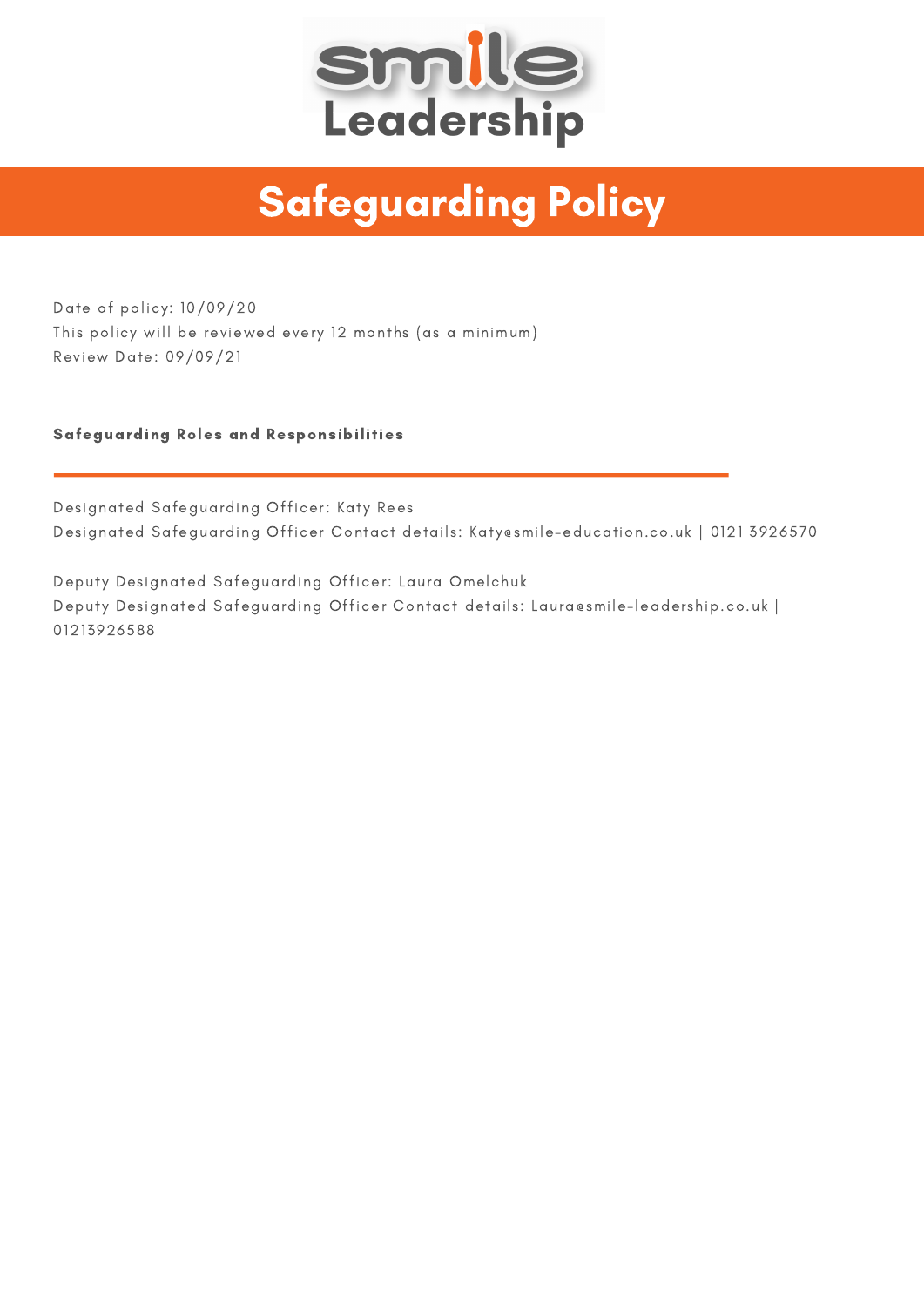# Safeguarding children and adults at risk policy

### Introduction

Safeguarding is everyone's responsibility. Smile Leadership acknowledges the duty to safeguard and promote the welfare of children and adults at risk; and is committed to ensuring safeguarding practice that reflects statutory responsibilities, government guidance and complies with best practice requirements. All children and adults, regardless of age, disability, gender, racial heritage, religious belief, sexual orientation or identity, have the right to equal protection from all types of harm or abuse.

This policy applies to all internal staff and candidates and will be widely promoted and be mandatory for everyone involved in Smile Smile Leadership. Failure to comply with this policy and the company's safeguarding procedures may result in disciplinary action being taken, including termination of employment and/or contract.

All candidates placed by Smile Leadership are expected to familiarise themselves with arrangements for safeguarding children and adults at risk in the organisation where they are placed and to have a clear understanding regarding abuse and neglect in all forms; including how to identify, respond and report.

Here at Smile Smile Leadership, we expect all staff, and candidates to follow and promote good practice in safeguarding. In order to do so, they should:

- Read, understand, accept and act in accordance with this policy.
- Be vigilant and follow professional codes of conduct to maintain professional boundaries and safe working practices.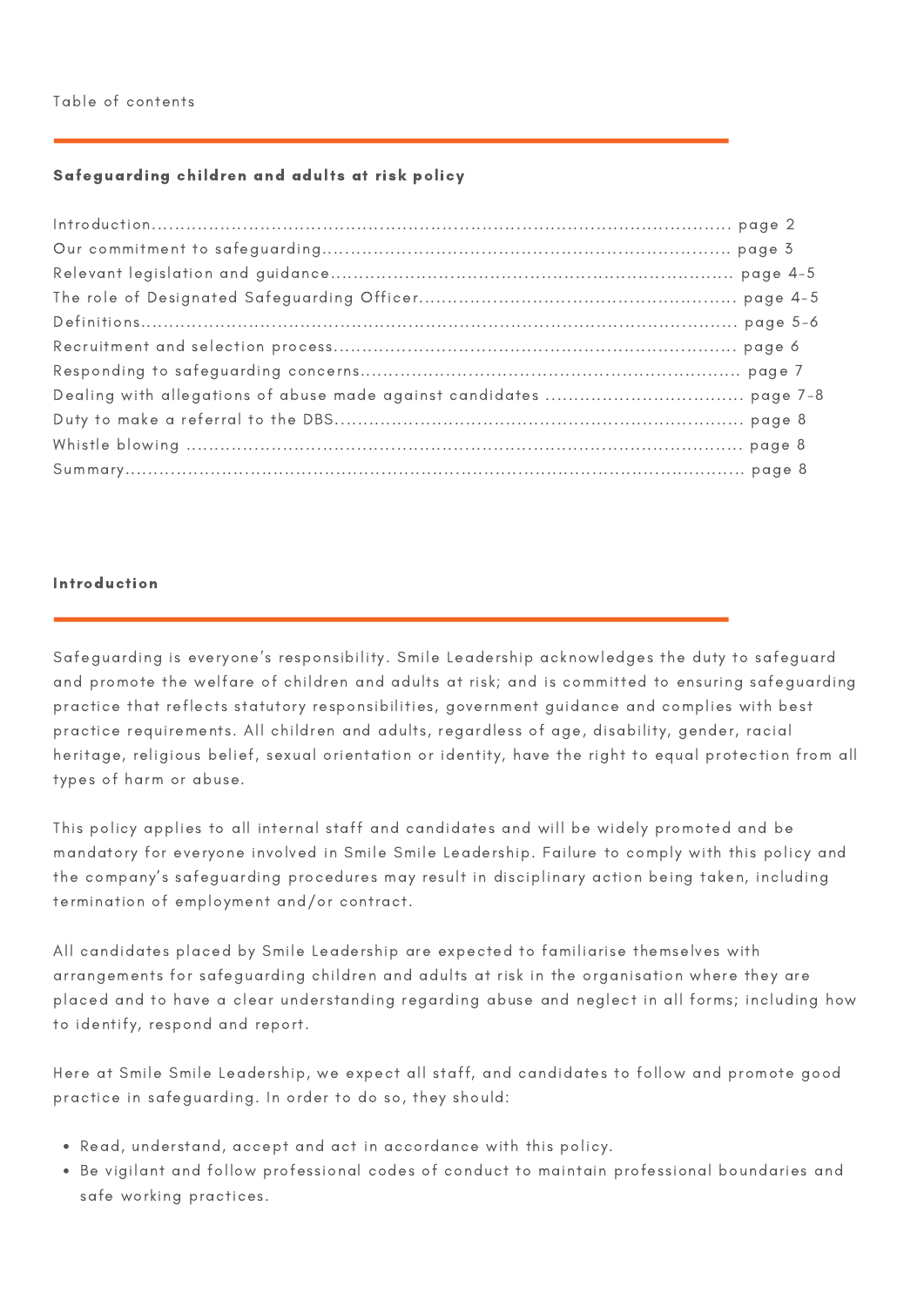- Report any concerns or disclosures related to the protection and safety of children and adults at risk.
- Undertake mandatory safeguarding training and awareness sessions where provided.
- Help educate learners/service users in placements regarding matters of keeping safe, including acting as a good role model.

## Our Commitment to Safeguarding

This policy is designed to meet the above principles by ensuring that:

- Smile Leadership has robust safer recruitment processes ensure that those who are known to be a risk to children or adults do not gain access to them.; those whose actions suggest that they are a risk to children/adults are detected at the earliest stage and prevented from continuing to work with children/adults; and that those who intend to do harm are prevented at every possible stage from entering the workforce.
- Staff and candidates understand their roles and responsibilities in respect of safeguarding and are provided with appropriate learning opportunities to recognise, identify and respond to signs of abuse, neglect and other safeguarding concerns relating to children and adults at risk.
- There is an open and transparent culture which enables staff and candidates to raise concerns around children/adults at risk, those that work with children/adults at risk, and processes within Smile Leadership.
- It is as simple as possible for an individual to report concerns about harm or risk and clear procedures are implemented where safeguarding and child/adult protection issues arise. Where concerns are reported Smile Leadership will ensure that individuals are supported.
- Smile Leadership has robust policies and procedures in place, which are reviewed and updated at least every 12 months.
- Smile Leadership stays up to date with developments on safeguarding best practice, reporting and auditing safeguarding activities annually and addressing any areas for improvement
- Smile Leadership will report any concerns regarding any individual or any potential safeguarding situation that it becomes aware of as soon as practicable to the appropriate authority and will co-operate in any ongoing investigations or assessments
- Smile Leadership will work in partnership with other services (including local authority children's and adult social care) to ensure that those who are identified as being at risk of abuse are protected.
- Confidential, detailed and accurate records of all safeguarding concerns are maintained and securely stored.

# Relevant Legislation and Guidance

The principal legislation and guidance governing this policy is:

- Working Together to Safeguard Children 2018 (HM Government)
- Keeping Children Safe in Education 2020 (Department for Education)
- The Children Act 1989 The Children Act 2004
- The Care Act 2014· Care and Support Statutory Guidance 2020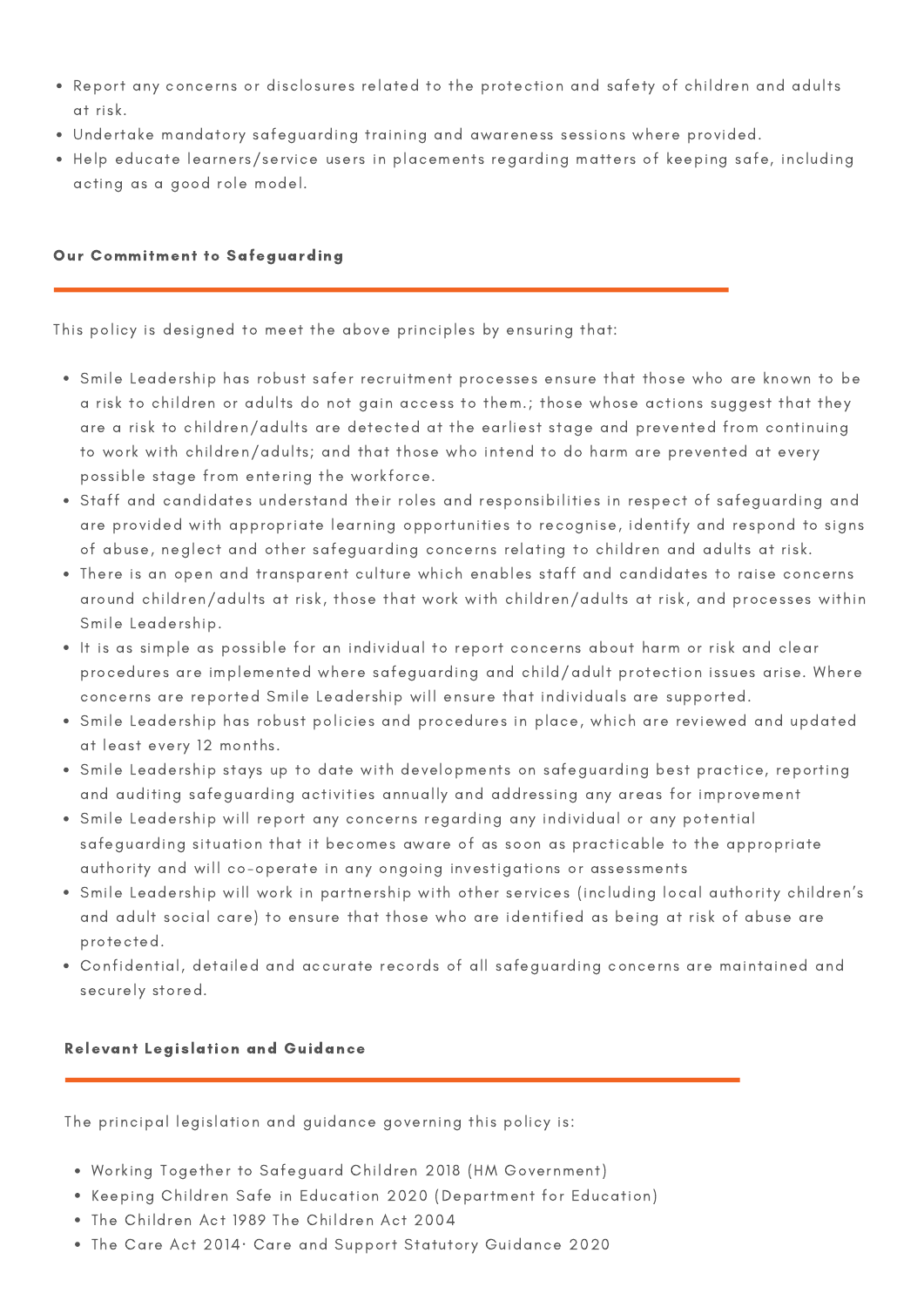- Information Sharing: Guidance for practitioners and managers. HM Government (2018)
- Rehabilitation of Offenders Act 1974· Disqualification under the Childcare Act 2006 (2015)
- Counter Terrorism and Security Act 2015 (including the 'Prevent Duty')
- The Prevent Duty, Departmental, Advice for Schools and Child Care Providers (2015)
- Modern Slavery Act 2015
- Human Rights Act 1998
- Local Safeguarding Partners/Arrangements/Local Safeguarding Adult Board
- Guidance for Safer Working Practice for Adults Who Work with Children and Young People (2019)

This policy should be read in conjunction with our other relevant safeguarding policies, such as:

- Health and Safety Policy
- Allegations Policy· Complaints Policy
- Code of Conduct
- Safer Recruitment
- Information Sharing Policy

## The role of the Designated Safeguarding Officer (DSO)

The role of the DSO includes:

- Ensuring that all relevant staff and candidates have received safeguarding training appropriate to their role and continue receiving training to enable the development of skills and good practice when working with children/adults at risk.
- Receiving and responding appropriately to all reports of safeguarding issues or abuse which are raised by staff members, partner agencies or candidates.
- Ensuring that confidential, detailed and accurate records are kept of any concerns, reports or referrals related to candidates or children/adults at risk that they work with.
- Liaising with Designated Safeguarding Leads/Officers in partner organisations.
- Acting as a source of support, advice and expertise for staff and candidates with concerns and liaising with other agencies and professionals.
- Supporting staff and candidates involved in safeguarding incidents and assisting them in challenging or reporting poor or unsafe practice.
- Referring any allegations of abuse or safeguarding concerns to the relevant children or adult social care and if relevant, the police and/or the Local Authority's Designated Officer (LADO). In order to do this, the DSO will need to consult the Local Safeguarding Partnership Arrangements/Local Safeguarding Adult Board for the area in which the organisation is located. Further details on referral routes are located in Working Together to Safeguard Children (2018), Care and Support Statutory Guidance 2020, and in Keeping Children Safe in Education (2020).
- Reporting concerns to the Disclosure and Barring Service (DBS), this may be where a staff member or candidate has been dismissed or left, where serious concerns have been raised about their conduct or behaviour, and the company believes they pose a risk to children/vulnerable adults. The DSO will complete the necessary referral documents to the DBS and liaise with them thereafter if they have any further questions regarding the staff member or candidate.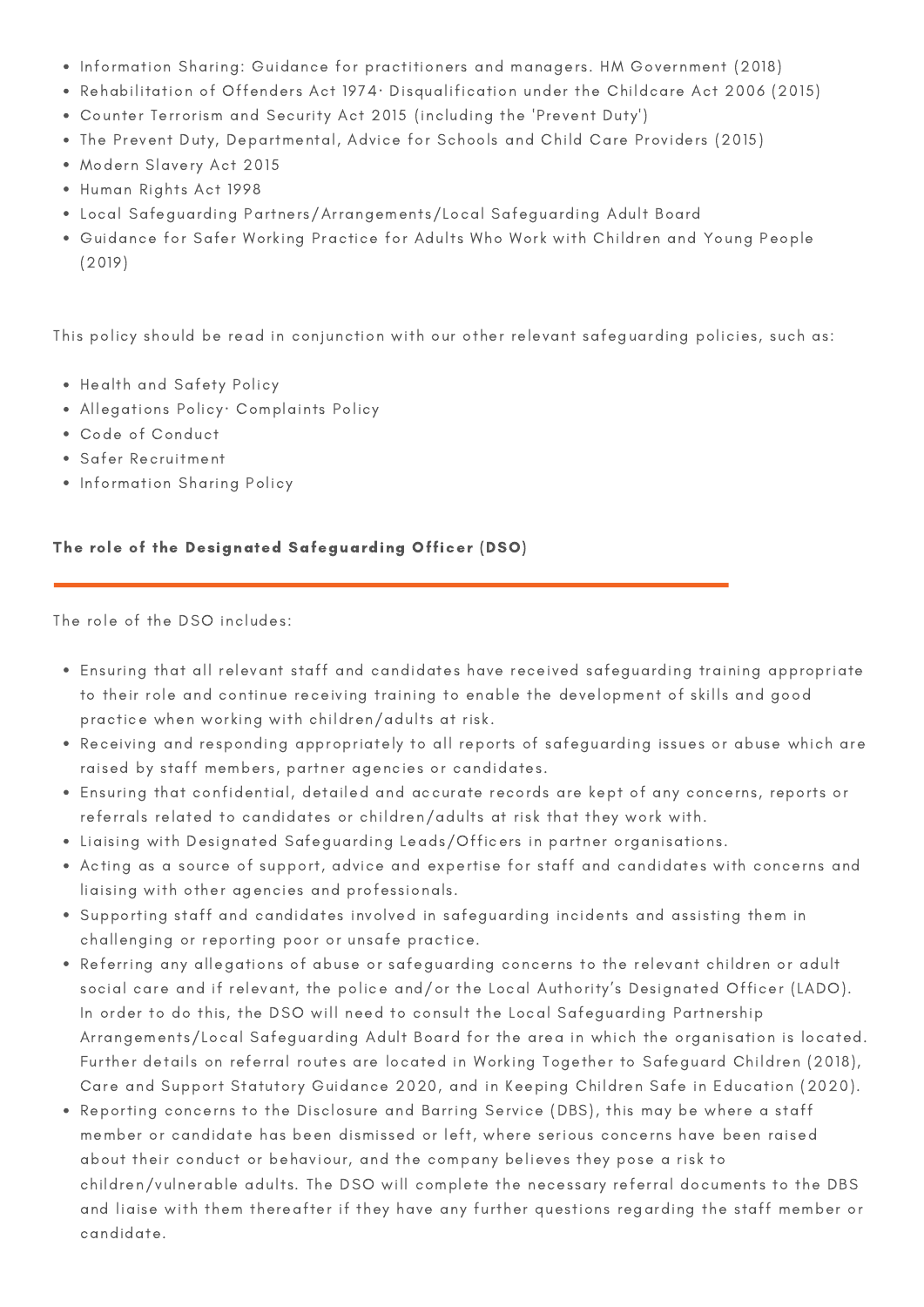- Keeping senior management appraised of any safeguarding incidents and their outcome.
- Liaising with the Company's Compliance Officer and senior management regarding training and skill development programmes available to staff and candidates.
- Policy development (or overseeing this, including ensuring that all policies are updated as and when needed, but in any event on an annual basis.

## Definitions

According to the Children Act 1989, a 'child' is anyone who has not yet reached their 18th birthday. The fact that a child has reached 16 years of age, is living independently or is in further education, is a member of the armed forces, is in hospital or in custody in the secure estate for children and young people, does not change his or her status or entitlement to services or protection under current legislation.

In this policy, the terms 'child' and 'young person', or 'children' and 'young people', are used interchangeably to refer to any individual under the age of 18.

The Care Act 2014 defines an 'adult at risk' as an adult who:

- has needs for care and support (whether or not the local authority is meeting any of those needs) and.
- is experiencing, or at risk of, abuse or neglect; and
- as a result of those care and support needs is unable to protect themselves from either the risk of, or the experience of abuse or neglect.

Abuse and neglect are forms of maltreatment. Somebody may abuse or neglect a child/vulnerable adult by inflicting harm, or by failing to act to prevent harm.

The Children Act 1989 defines 'harm' as "ill-treatment or the impairment of health or development". 'Development' means physical, intellectual, emotional, social or behavioural development; 'health' means physical or mental health; and 'ill-treatment' includes sexual abuse and forms of illtreatment which are not physical. As a result of the Adoption and Children Act 2002, the definition of harm also includes "impairment suffered by hearing or seeing the ill-treatment of another".

Abuse may be perpetrated by an individual from the child or adult's school, college, day centre, community, family, those in a position of trust or another child/vulnerable adult.

All staff should be aware that children can abuse other children (often referred to as peer on peer abuse). This is most likely to include but may not be limited to: bullying (including cyberbullying), physical abuse, sexual violence, sexual harassment, up-skirting, sexting (also known as youth produced sexual imagery); and initiation/hazing type violence and rituals.

### Categories of abuse - Children

Child abuse can be one of four different categories as set put in Working Together to Safeguard Children (2018):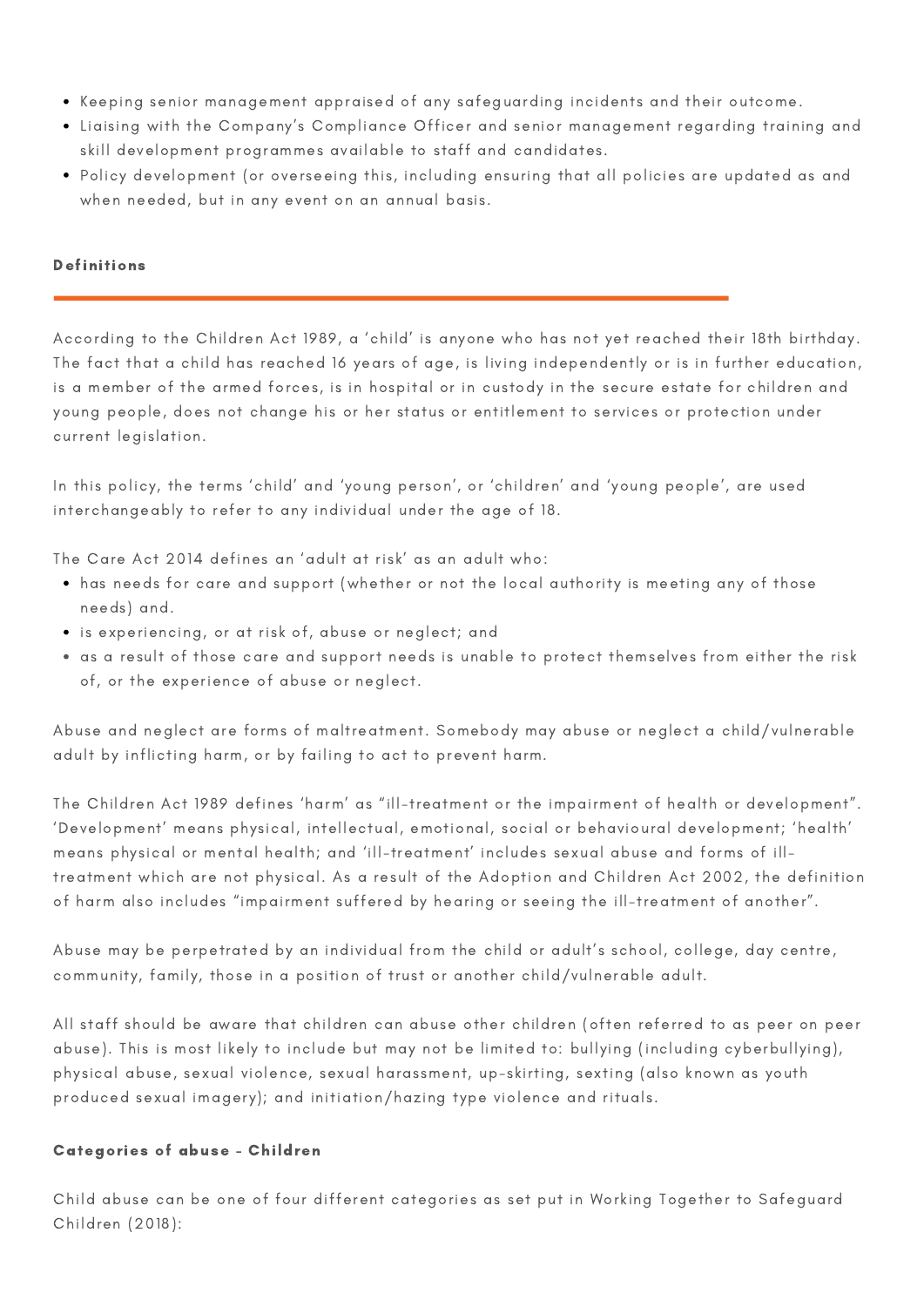Physical Abuse: Physical abuse is a form of abuse which may involve hitting, shaking, throwing, poisoning, burning or scalding, drowning, suffocating or otherwise causing physical harm to a child. Physical harm may also be caused when a parent or carer fabricates the symptoms of, or deliberately induces, illness in a child.

Emotional Abuse: The persistent emotional maltreatment of a child such as to cause severe and persistent adverse effects on the child's emotional development. It may involve conveying to a child that they are worthless or unloved, inadequate, or valued only insofar as they meet the needs of another person. It may include not giving the child opportunities to express their views, deliberately silencing them or 'making fun' of what they say or how they communicate. It may feature age or developmentally inappropriate expectations being imposed on children. These may include interactions that are beyond a child's developmental capability, as well as overprotection and limitation of exploration and learning, or preventing the child participating in normal social interaction. It may involve seeing or hearing the ill-treatment of another. It may involve serious bullying (including cyber bullying), causing children frequently to feel frightened or in danger, or the exploitation or corruption of children. Some level of emotional abuse is involved in all types of maltreatment of a child, though it may occur alone.

Sexual Abuse: Sexual abuse involves forcing or enticing a child or young person to take part in sexual activities, not necessarily involving a high level of violence, whether or not the child is aware of what is happening. The activities may involve physical contact, including assault by penetration (e.g. rape ororal sex) or non-penetrative acts such as masturbation, kissing, rubbing and touching outside of clothing. They may also include non-contact activities, such as involving children in looking at, or in the production of, sexual images, watching sexual activities, encouraging children to behave in sexually inappropriate ways, or grooming a child in preparation for abuse (including via the internet). Sexual abuse is not solely perpetrated by adult males. Women can also commit acts of sexual abuse, as can other children.

Neglect: Neglect is the persistent failure to meet a child's basic physical and/or psychological needs, likely to result in the serious impairment of the child's health or development. Neglect may occur during pregnancy as a result of maternal substance abuse. Once a child is born, neglect may involve a parent or carer failing to: provide adequate food, clothing and shelter (including exclusion from home or abandonment); · protect a child from physical and emotional harm or danger;· ensure adequate supervision (including the use of inadequate caregivers); or· ensure access to appropriate medical care or treatment.It may also include neglect of, or unresponsiveness to, a child's basic emotional needs. For detailed guidance on the signs which may indicate abuse and neglect see What to do if you're worried your child is being abused (2015).

#### Recruitment and Selection Process

Smile Leadership is also committed to protecting children and adults at risk through a careful recruitment and selection process (Safer Recruitment), a Whistleblowing Policy and guidance on appropriate behaviour (Code of Conduct). These policies should be read alongside this policy. Smile Leadership's rigorous procedures ensure that any candidate found to have a history of unacceptable conduct or practice, will not be placed.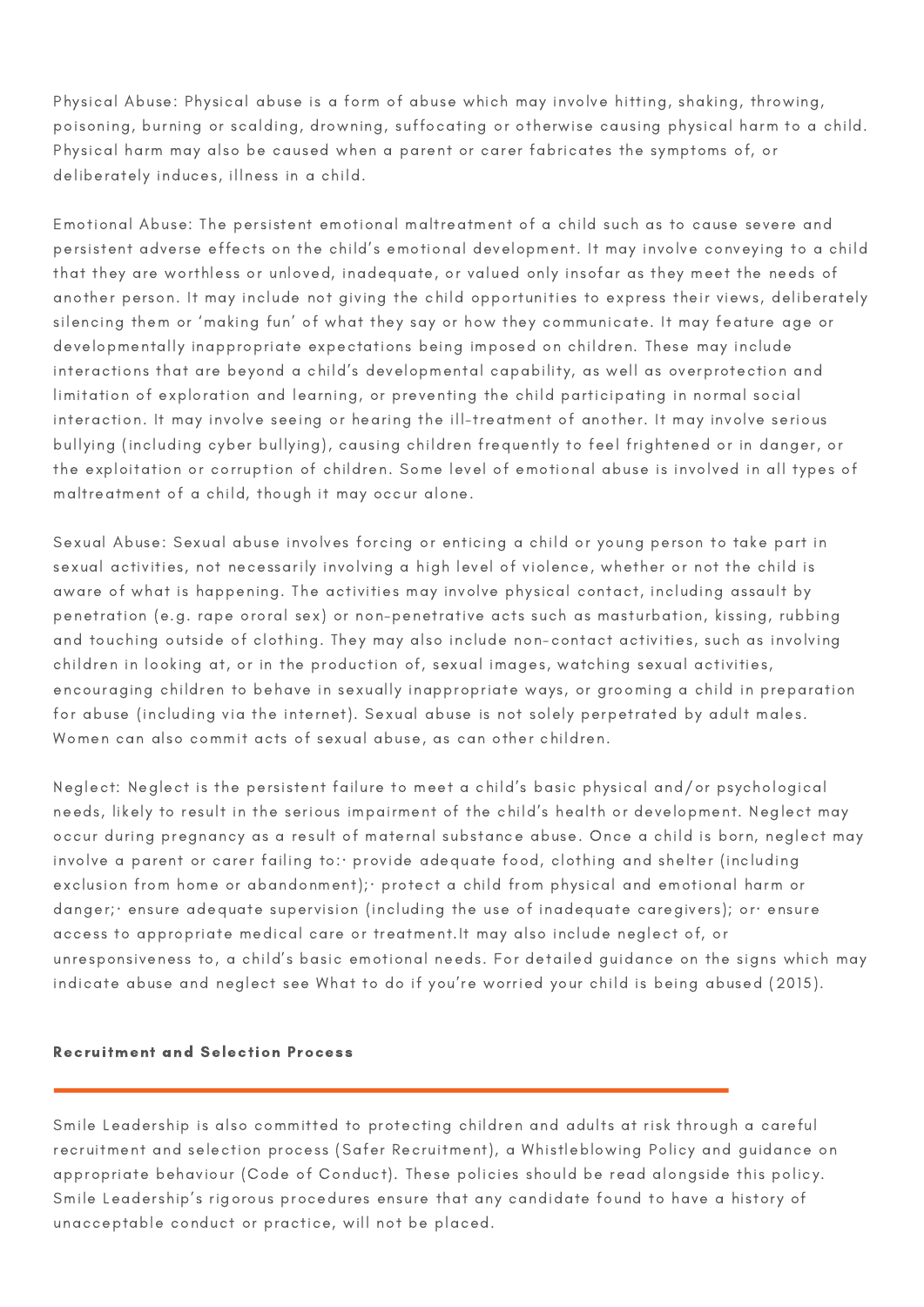All staff have a responsibility to protect children/adults at risk. This includes:

- Observing Smile Leadership policies and processes including any Code of Conduct
- Attending the recommended training and keeping their skills and knowledge concerning safeguarding and safer recruitment up to date
- Reporting any concerns arising from meeting candidates or carrying out pre-placement checks to the DSO without delay and making a clear written record of all relevant information to be passed to the DSO
- Reporting any concerns arising from organisation visits/placements to the Designated Safeguarding Lead/Officer at the relevant organisation and confirming that this has been done to Smile Leadership DSO
- Taking action, such as following the process detailed in the Whistleblowing Policy where there are concerns about the practice.

All candidates working through Smile Leadership are expected to keep children and vulnerable adults safe by:

- Following the Smile Leadership policies including the Code of Conduct
- Following the Safeguarding Policy of each placement, including any Code of Conduct
- Making the Designated Safeguarding Lead/Officer at the placement aware of any concerns regarding any children/vulnerable adults, or any adults caring for or working with those persons
- Seeking advice and support from Smile Leadership's DSO when they have reason to believe that their concerns have not been responded to appropriately or they have concerns about practice in the placement.

# Dealing with allegations of abuse made against candidates

All candidates placed on assignment are responsible for supporting safe behaviour and have responsibility to follow the guidelines laid out in this policy and related policies, such as the Code of Conduct.

In accordance with the Care Act (2014), Working Together (2018) and Keeping Children Safe in Education (2020), where an organisation has received an allegation that a volunteer, temporary or member of staff who works with children/vulnerable adults has:

- behaved in a way that has harmed a child/adult, or may have harmed a child/adult;
- possibly committed a criminal offence against or related to a child/adult;
- behaved towards a child/adult in a way that indicates he or she may pose a risk of harm to children/vulnerable adults;
- or behaved or may have behaved in a way that indicates they may not be suitable to work with children/vulnerable adults

a referral should be sent to the LADO within one working day, giving as much detail as possible.